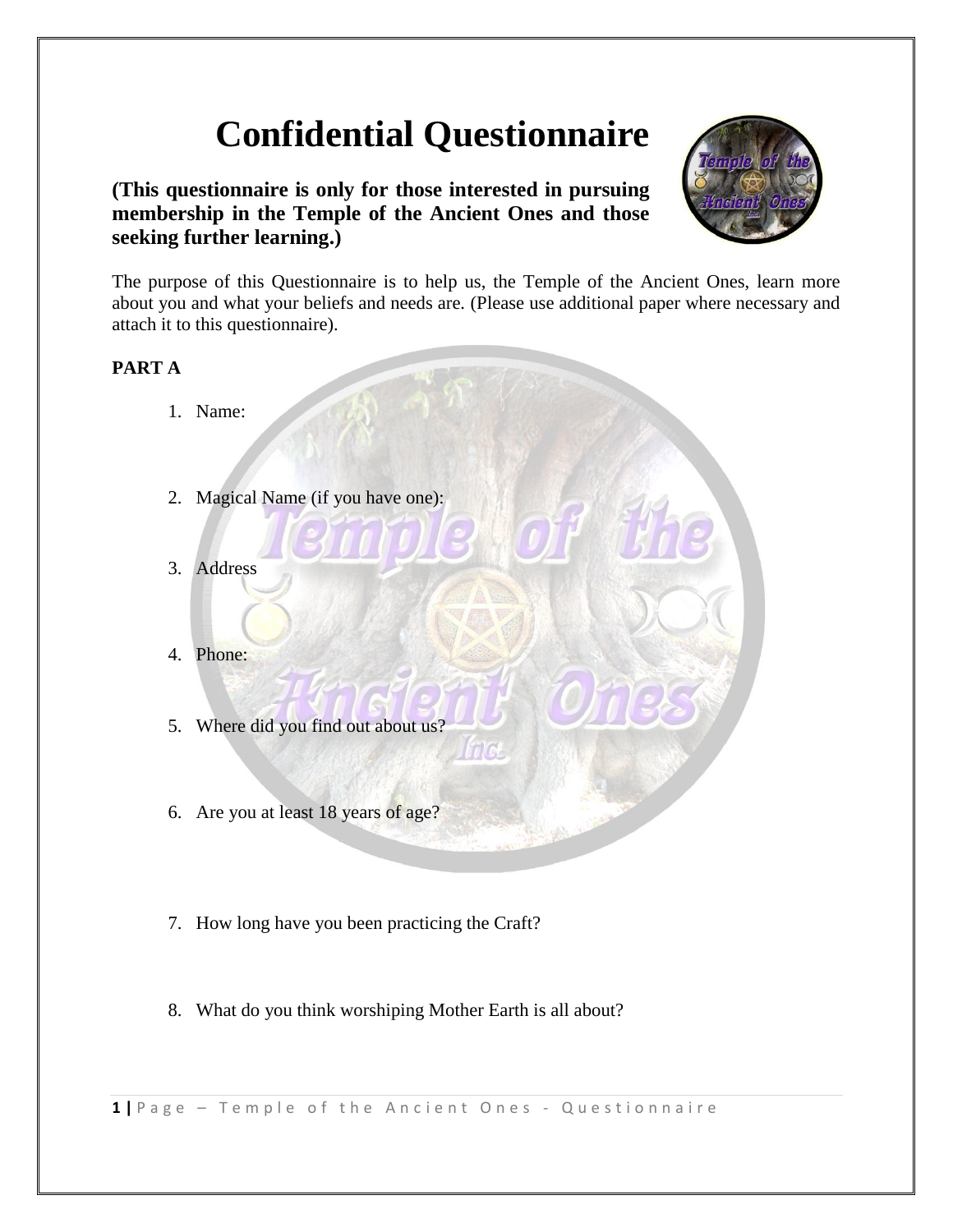- 9. When is the last time you were in a Circle?
- 10. What Craft related books have you read?
- 11. When did you first find a goddess? When did you last worship her?
- 12. How do you feel about worship of and service to the old gods?
- 13. Which gods and goddesses have you studied and/or worked with?
- 14. Are you an initiate of any pagan, magical, esoteric or mystery school or group? If so please give names of groups and your level of experience in each group.
- 15. Do you belong to any other groups, societies or associations?
- 16. If you are in a committed relationship, how does your significant other feel about your interest in the Craft?
- 17. How do the other people in your household (parents, children, roommates) feel about your interest in the Craft?

**2** | Page - Temple of the Ancient Ones - Questionnaire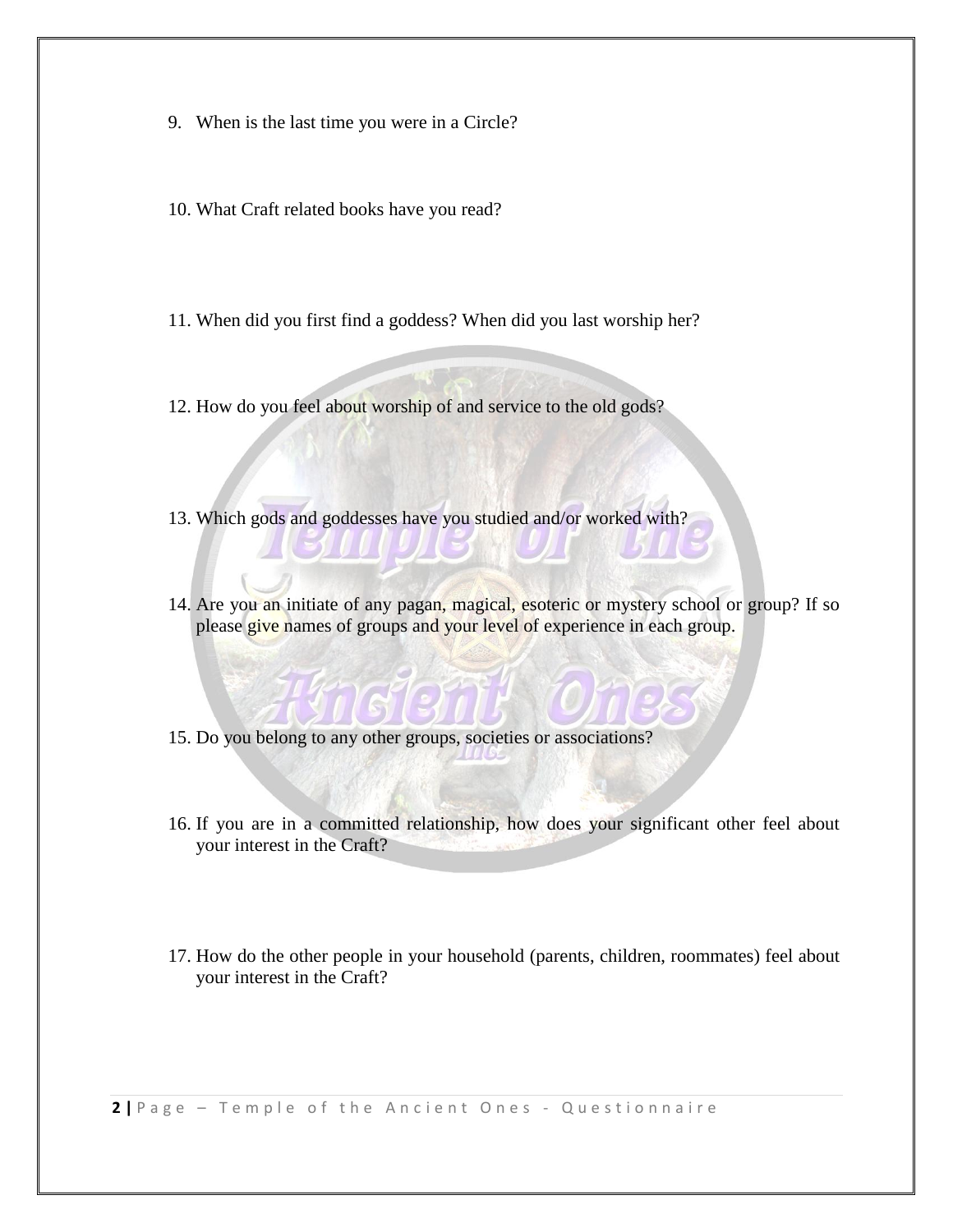- 18. How do you feel about alcohol?
- 19. How do you feel about drugs?
- 20. How do you feel about gay, lesbian, bisexual and transgendered persons?
- 21. Have you ever been convicted of a felony?
- 22. Have you ever been under psychiatric care?
- 23. What is your most memorable Craft, magical or Circle experience?
- 24. What is your most significant or moving psychic experience?

# tire

- 25. Do you have valid driver's license and reliable transportation?
- 26. Are you employed and/or a student?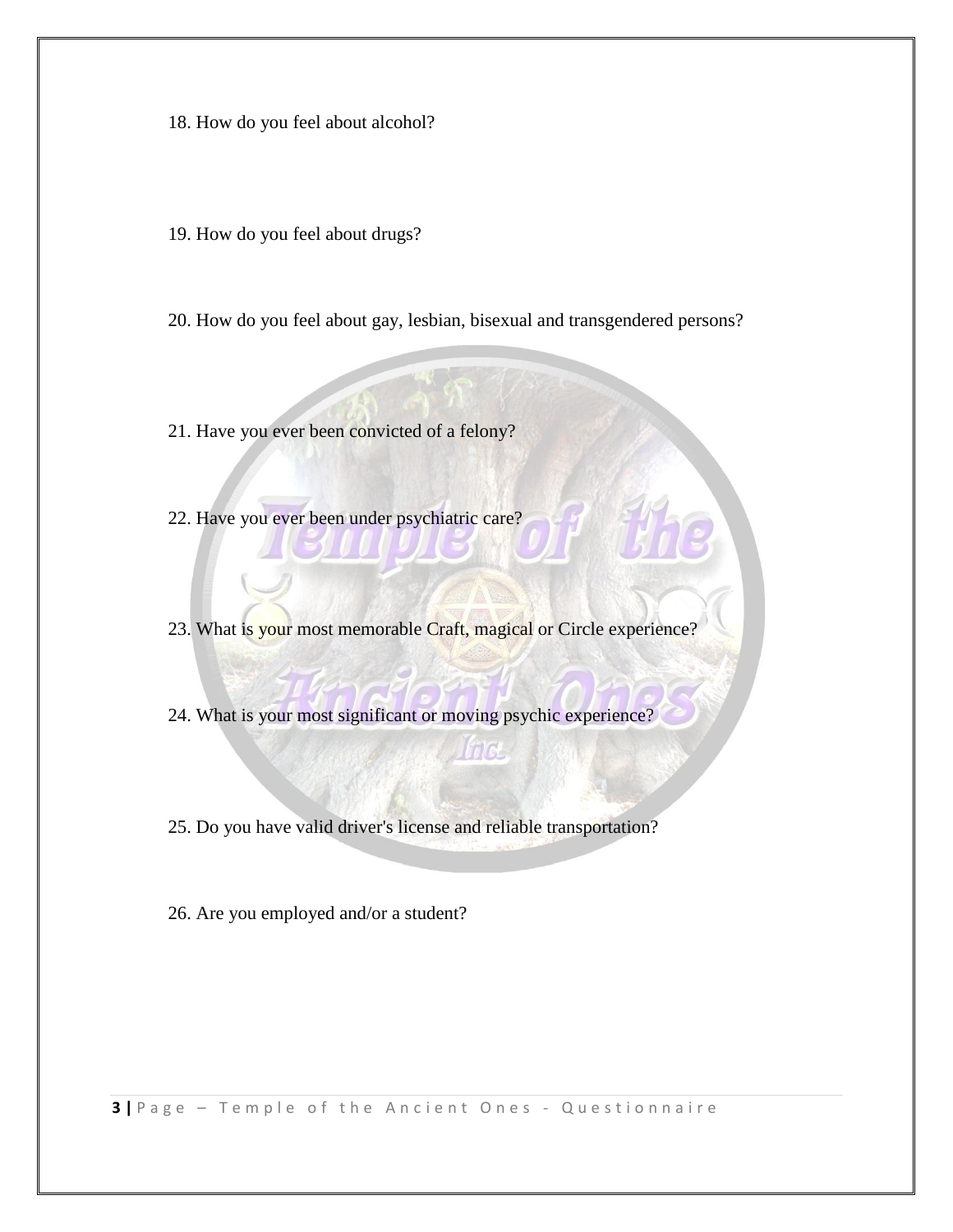27. How is your health?

28. What is your level of education? Non-Pagan \_\_\_\_\_\_\_\_\_\_\_\_\_\_\_\_\_\_\_\_\_\_\_\_\_\_\_\_\_\_\_\_\_\_

Pagan \_\_\_\_\_\_\_\_\_\_\_\_\_\_\_\_\_\_\_\_\_\_\_\_\_\_\_\_\_\_\_\_\_\_

#### **PART B**

- 29. What do you think traditional Wicca is all about?
- 30. Have you ever worked with a traditional Coven? If so, which tradition?
- 31. Have you ever worked with a non-traditional coven or other Wiccan or pagan group?
- 32. Please provide a complete outline of your religious training and experience to date.

**Freight Ches** 

## **PART C**

- 33. Why are you interested in becoming a member of the Temple of the Ancient Ones?
- 34. What do you believe you can offer the Temple of the Ancient Ones?

35. Do you have any questions about the Temple of the Ancient Ones?